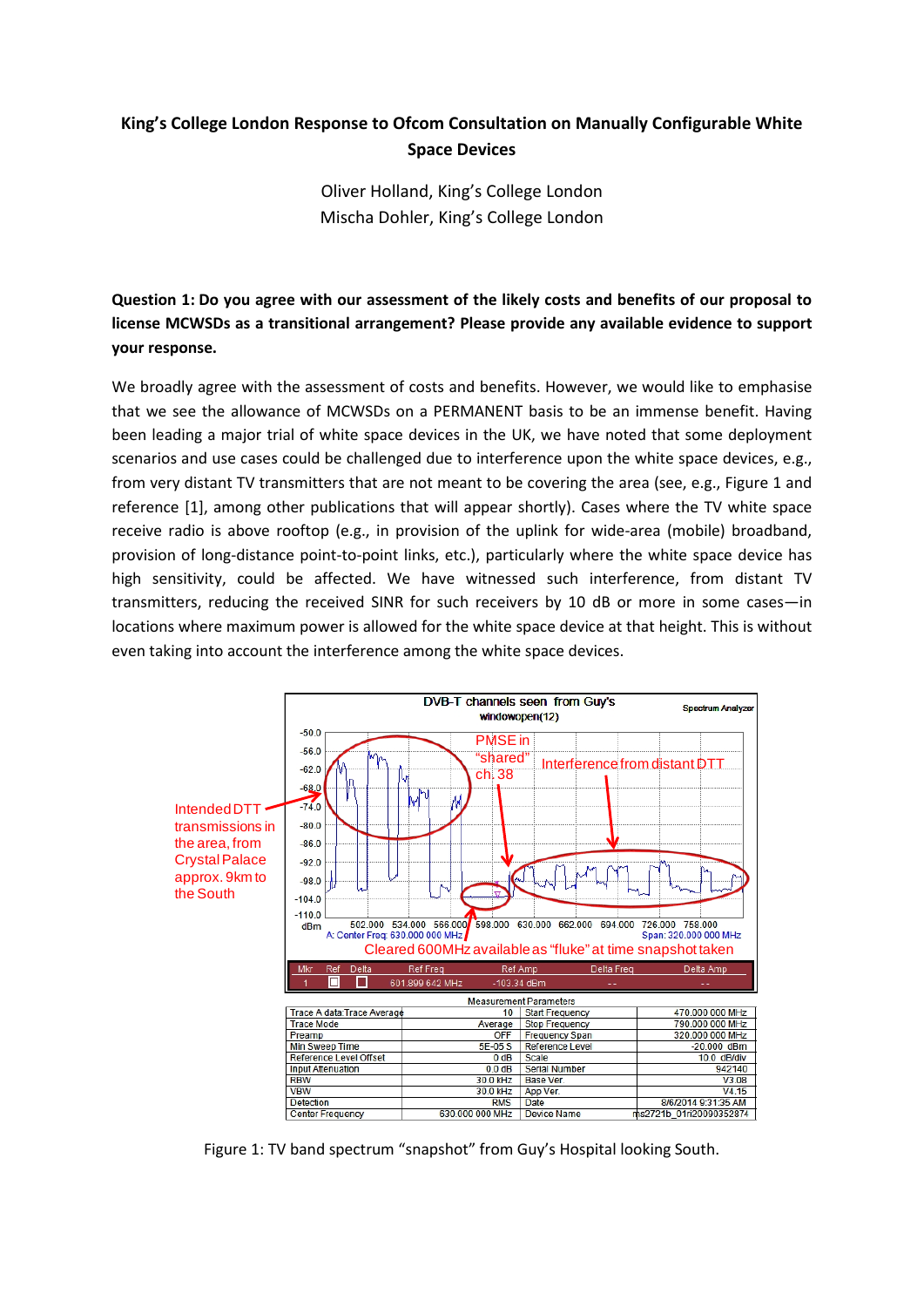While still noting the immense value that TVWS can have for such deployments, and noting that likely only extremely sensitive/high calibre equipment will be affected by such interference (at least, the interference from primary systems), these observations lead to us to put an enhanced emphasis on downlink, indoor, underground (e.g., providing coverage to metro trains?), and below rooftop (especially, e.g., closed area below rooftop), deployments for white space devices. In many of these cases, MCWSDs will be the only option for deployment. Moreover, we note the excellent propagation characteristics in UHF TV bands, and particularly emphasise some such indoor deployment scenarios for that reason. Given this, we believe that MCWSDs should be allowed on a permanent basis.

In response to some of the text that was provided in the consultation, we would wish to emphasise that the Eurecom device, a large proportion of which has been created by King's College London, IS capable of geolocating hence automatic operation under geolocation. However, this particular aspect could not be demonstrated to Ofcom engineers due to the need to operate it indoors in a location with a very limited view of the sky. Hence, location parameters had to be manually entered.

## **Question 2: If you agree that Ofcom should allow MCWSDs to operate in the UHF TV band within the TVWS framework, how long do you believe that the licensing regime would need to be in place?**

We STRONGLY agree that Ofcom should allow MCWSDs to operate in the UHF TV band within the framework. Moreover, we believe that Ofcom should allow licensed MCWSDs on a PERMANENT basis. This is because, in some very interesting deployment scenarios for white space devices (e.g., indoor, underground—metro systems, etc.), MCWSDs will be the only deployment option. This should also be read in conjunction with our response to Question 1.

## **Question 3: If you agree that Ofcom should allow MCWSDs to operate in the UHF TV band within the TVWS framework, when do you believe it would be appropriate to conduct a review to assess whether there is an ongoing need to license MCWSDs?**

We believe a review process is not necessary. MCWSDs should be allowed on a permanent basis. However, for the purpose of Ofcom making a decision should it believe that a review process is necessary, we believe that only 2-3 years will be needed. This is because we believe white space device deployments will quickly accelerate around completed standards such as IEEE 802.11af.

## **Question 4: Do you agree with the proposed terms of the draft licence as set out in Annex 5 and as discussed below?**

Broadly agree.

### **Question 5: Do you think it would be beneficial for the licensing regime for MCWDs to cover both masters and slaves?**

Yes. However, we wish to point out that such an arrangement would require the slave devices to be connected to the Internet (hence, not be slave devices?), or have some other form of link (non-white space) already present to the master device. In fact, we think it likely that in practical deployments there will be very little, if any, difference between master and slave white space devices should the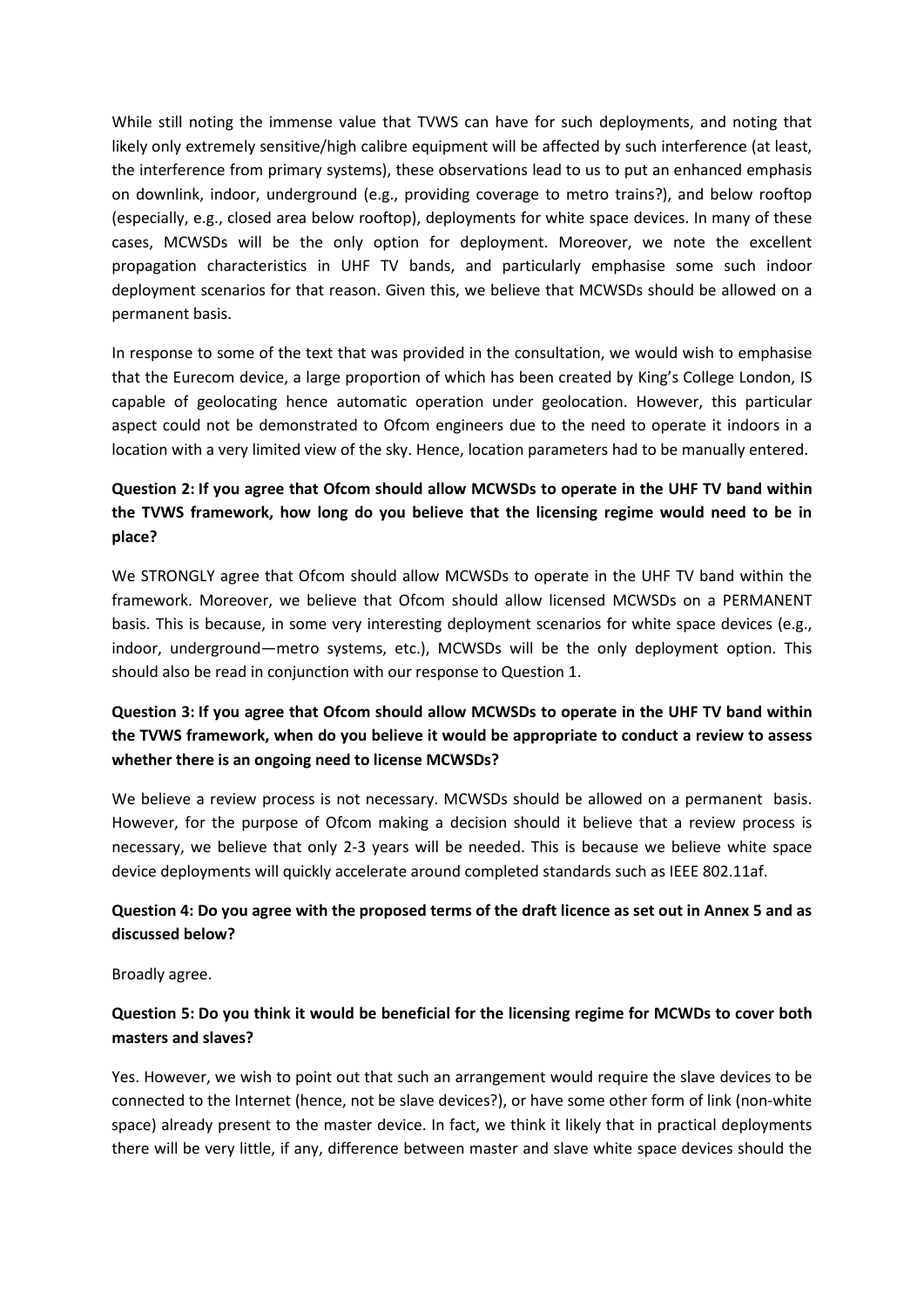slave white space devices also be manually configurable. We believe users will simply choose to operate only master MCWSDs for this reason.

#### **Question 6: Do you agree that our licensing regime should only apply to type A devices?**

Do not necessarily agree. Through specifying, for example, location bounds, it is possible to define a license in a way that can be compatible with Type B devices. Moreover, a protocol might be designed by the manufacturer that places Type B devices under control of a Type A device, where the Type A device confirms that the Type B devices are still within the license bounds (e.g., by signal strength as one example), with the required confidence. This confirmation could also be done automatically/periodically by the Type B device itself in a reliable and responsible way that doesn't require GPS-based geolocation, e.g., through licensee-approved fixed indoor RFID equipment being used by the devices to recognise their locations, or through recognising the signal strength or signal propagation times from known licensee-approved Type A devices (also encompassing, e.g., perhaps triangulation).

Hence, we see the regime as being reliably applicable also to Type B devices, and the constraint to Type A devices as being a somewhat unnecessary restriction. This is particularly to be read in the context that the device licensees will be legally responsible for the compliance of their devices, so will ensure that whichever solution is chosen for Type B compliance with license bounds will be reliable.

## **Question 7: Do you agree with our approach to allow a number of MCWSDs under the control of a single licensee to be subject to a single licence?**

Strongly agree with this. We might recommend that Ofcom keep a record of each individual MCWSD that is allowed under the license, however, this information should anyway be visible to Ofcom under the framework for active white space devices, via the Unique ID and WISDIS.

## **Question 8: Do you agree that the proposal for specific licence terms will mitigate the risks posed by the use of MCWSDs?**

Broadly agree.

### **Question 9: Do you consider the proposed licence terms are appropriate and proportionate?**

Yes.

## **Question 10: Do you have any comments on our proposal to require applicants for licences to deploy MCWSDs to supply details of their QA process on application?**

Agree with the proposal. It is very important to ensure that such QA is sufficient.

### **Question 11: Do you agree with the proposed technical conditions of the draft licence?**

Broadly agree. We might recommend that constraints on access to additional parameters aside from the Unique ID apply, or other checks, however, we note that there will be a legal requirement on the licensee, who will be identifiable by the Unique ID and other database-registered information.